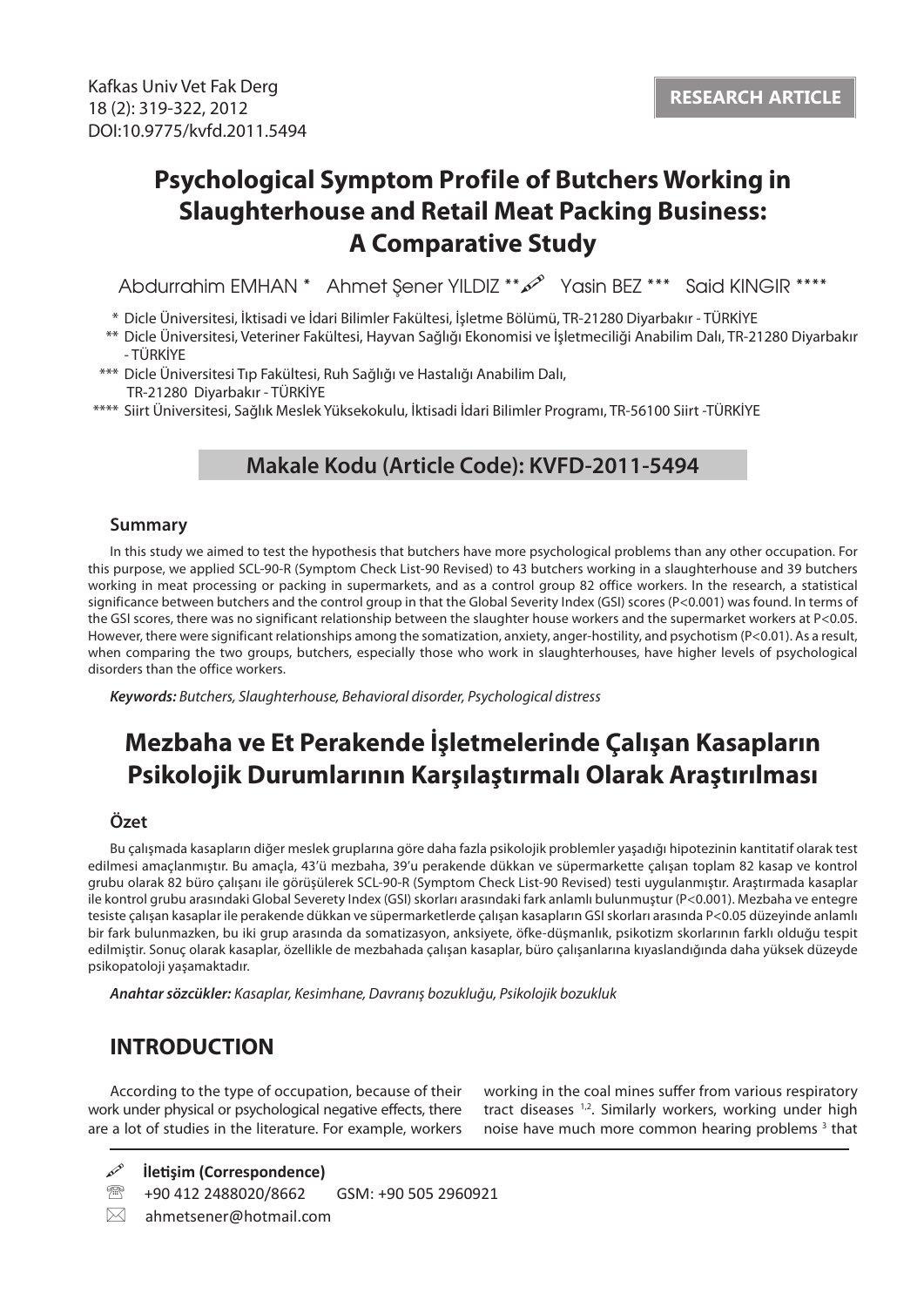have been reported by several researchers.

In terms of emotional context for instance: The kinds of works affect workers' behavioral levels. Most of the employee who work for the institutions that serve to the problematic areas such as mental health hospitals, intensive care units, nursing homes, and orphanages may develop psychosomatic disorders 4-7

Butchers work both physically and emotionally in a negative environment. Therefore, there have been reported that butchers have a higher rate of physical disorders 8-10, work accident or injuries 11,12, alcohol and drug use, higher absenteeism, and staff turnover 13,14.

Because slaughterhouse workers constantly kill animals, it has been reported that they suffer from anxiety, panic, depression, increased paranoia, a sense of disintegration, high levels of drugs, and alcohol use <sup>15,16</sup>. In addition, over time, some of its employees enjoy the killing, and this situation become psychotic antisocial and statements prepared by the proposed development of the ground 17) Crime rate among butchers has been found to be higher than other occupational groups 18,19.

While it has been reported that employees work in abattoirs and butchers in the meat packing industry suffer from physical diseases in a large number of scientific research in the literature, investigating the effects of psychological studies is very limited. In the studies which are related to the psychological aspects of the subject, almost all used the qualitative methods 13,14,18,19. Due to adverse working conditions, the purpose of this study is to test the hypothesis that assumes that butchers have more psychological problems than the other job groups by using quantitative method. Unlike, similar works which used qualitative method, this study used quantitative methods for testing the hypothesis. It is believed that this study can provide useable knowledge for the behavioral scientists, the administrators or the investors of this industry.

## **MATERIAL and METHODS**

#### *Study Design*

To test the study hypothesis, three groups were formed; the first group was butchers working in slaughterhouses, the second group was butchers working in the meat processing or packing in supermarkets, and the third group was office workers as a control group. The SCL-90-R scale was applied to the three groups.

In Diyarbakir province, where 3 slaughterhouses have been actively running, we reached 51 butchers working in slaughterhouses, only 45 butchers to fill out the survey. For the agreed second group, we accessed 51 butchers working in meat processing or packing at supermarkets, only 42 butchers agreed to fill out the survey. For the third group, as a control group office workers were accessed in the same city and we obtained 85 surveys. Finally we got 172 surveys and demographic variables. Eight surveys were excluded from the analysis due to significant lack of information thus, 164 forms were evaluated for further analysis.

#### *Data Collection Materials*

*Demographic Form:* This was prepared by the authors to collect demographic variables including age, marital status, and education.

*Symptom Check List-90 Revised (SCL-90-R):* It is a psychometric scale named for screening any psychopathologies. This is a 90 item multidimensional questionnaire to screen for a broad range of psychological problems revised by Derogatis in 1994. Each of the 90 items is rated on fivepoint Likert scale of distress, ranging from "not at all" (0) to "extremely" (4). Subsequently the answers are combined in the 10 primary symptom dimensions: Somatization, obsessive - compulsiveness, interpersonal sensitivity, depression, anxiety, anger-hostility, phobic anxiety, paranoid ideation, psychotism, and others. The scale provides also a global severity index (GSI) score which is an indicator of general psychological distress.

#### *Statistical Analysis*

The obtained data were analyzed by using SPSS version 17.0. Parametric variables were compared between groups with independent *t* test. Statistically significance level was set as P<0.05.

## **RESULTS**

A total of 82 butchers (43 working in slaughterhouses, 39 working in markets) and most of the office workers have been included in the study. All participants were male in gender. In terms of age, education level and marital status butchers and office workers as control subjects were similar. Their demographical variables and psychological scale results are given in *Table 1*. They were similar in terms of age distribution. More participants were married and graduated from primary school in the butchers group than office workers group. As seen from *Table 1*, butchers scored higher in all sub-scales scores and in GSI score than the control subjects.

When SCL-90-R subscale scores of butchers working in slaughterhouses were compared with butchers working in markets; the former group scored significantly higher in somatization, anxiety, anger-hostility, and psychotism sub-scales than the latter one *(Table 2)*.

## **DISCUSSION**

Butchers and office workers participating in the study were similar. When the butchers and office workers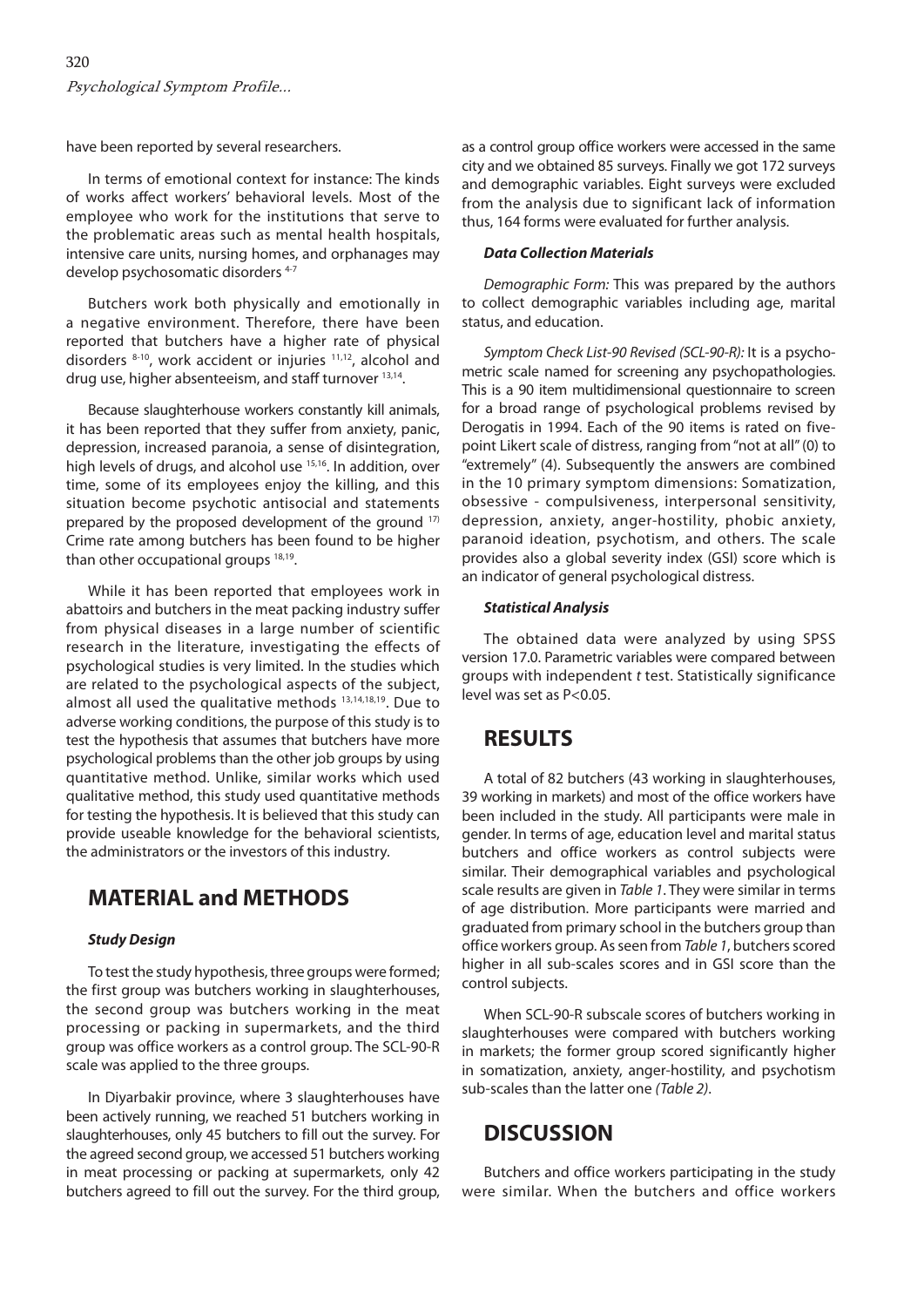| Table 1. Comparison of demographical variables and SCL-90-R scores between butchers and office workers.<br>Tablo 1. Kasaplar ile ofis çalışanlarının SCL-90 ve demografik değişkenlerin karşılaştırılması |                               |                        |                                   |       |  |  |  |
|-----------------------------------------------------------------------------------------------------------------------------------------------------------------------------------------------------------|-------------------------------|------------------------|-----------------------------------|-------|--|--|--|
| <b>Variables</b>                                                                                                                                                                                          | <b>Butchers (N=82)</b><br>(%) | Controls (N=82)<br>(%) | <b>Statistics</b><br>$(x^2$ or t) | P     |  |  |  |
| Age                                                                                                                                                                                                       |                               |                        |                                   |       |  |  |  |
| $20 - 30$                                                                                                                                                                                                 | 37 (45%)                      | 41 (50%)               | $1.37*$                           | 0.51  |  |  |  |
| $31 - 40$                                                                                                                                                                                                 | 32 (39%)                      | 25 (30%)               |                                   |       |  |  |  |
| $41 - 50$                                                                                                                                                                                                 | 13 (16%)                      | 16 (20%)               |                                   |       |  |  |  |
| <b>Marital status</b>                                                                                                                                                                                     |                               |                        |                                   |       |  |  |  |
| Married                                                                                                                                                                                                   | 62 (76%)                      | 40 (49%)               | $12.55*$                          | 0.001 |  |  |  |
| Unmarried                                                                                                                                                                                                 | 20 (%24)                      | 42 (51%)               |                                   |       |  |  |  |
| <b>Education</b>                                                                                                                                                                                          |                               |                        |                                   |       |  |  |  |
| Primary school or literate                                                                                                                                                                                | 59 (72%)                      | 7(9%)                  | 80.57*                            | 0.001 |  |  |  |
| High school                                                                                                                                                                                               | 17 (20%)                      | 20 (24%)               |                                   |       |  |  |  |
| University                                                                                                                                                                                                | 6(8%)                         | 55 (67%)               |                                   |       |  |  |  |
| SCL-90-R (mean±SD)                                                                                                                                                                                        |                               |                        |                                   |       |  |  |  |
| Somatization                                                                                                                                                                                              | $1.50 \pm 0.91$               | $0.83 \pm 0.61$        | 5.51                              | 0.001 |  |  |  |
| Obsessive-compulsiveness                                                                                                                                                                                  | $1.34 \pm 0.76$               | $0.99 + 0.70$          | 3.13                              | 0.002 |  |  |  |
| Interpersonal sensitivity                                                                                                                                                                                 | $1.29 \pm 0.75$               | $0.85 \pm 0.71$        | 3.93                              | 0.001 |  |  |  |
| Depression                                                                                                                                                                                                | $1.26 \pm 0.84$               | $0.76 \pm 0.71$        | 4.13                              | 0.001 |  |  |  |
| Anxiety                                                                                                                                                                                                   | $1.09 + 0.80$                 | $0.59 \pm 0.57$        | 4.69                              | 0.001 |  |  |  |
| Anger-hostility                                                                                                                                                                                           | $1.47 + 0.97$                 | $0.80 + 0.83$          | 4.74                              | 0.001 |  |  |  |
| Phobic anxiety                                                                                                                                                                                            | $0.82 \pm 0.67$               | $0.40 \pm 0.57$        | 2.28                              | 0.001 |  |  |  |
| Paranoid ideation                                                                                                                                                                                         | $1.40 \pm 0.86$               | $0.97 + 0.79$          | 3.30                              | 0.001 |  |  |  |
| Psychotism                                                                                                                                                                                                | $0.99 + 0.70$                 | $0.64 \pm 0.76$        | 3.03                              | 0.003 |  |  |  |
| Other                                                                                                                                                                                                     | $1.62 \pm 0.89$               | $0.92 \pm 0.75$        | 5.44                              | 0.001 |  |  |  |
| <b>GSI</b>                                                                                                                                                                                                | $1.28 + 0.70$                 | $0.77 + 0.60$          | 4.99                              | 0.001 |  |  |  |
| * shows y <sup>2</sup> value, SCL-90-R: Symptom check-list-90 revised (* y <sup>2</sup> değerini gösterir, SCL-90-R: Yeniden gözden geçirilmiş SCL-90)                                                    |                               |                        |                                   |       |  |  |  |

*Table 2. Comparison of SCL-90-R subscale scores between butchers working in slaughterhouse and working in markets Tablo 2. Marketlerde ve mezbahalarda çalışan kasaplar arasında SCL-90-R karşılaştırması*

| <b>SCL-90-R Subscales</b>                                                                           | <b>Butchers Working in Slaughterhouse</b><br>$(N = 43)$ | <b>Butchers Working in Markets</b><br>$(N = 39)$ | <b>Statistics</b><br>(t) | $\boldsymbol{p}$ |  |  |
|-----------------------------------------------------------------------------------------------------|---------------------------------------------------------|--------------------------------------------------|--------------------------|------------------|--|--|
| Somatization                                                                                        | $1.77 \pm 0.90$                                         | $1.21 \pm 0.83$                                  | 2.93                     | 0.004            |  |  |
| Obsessive-compulsiveness                                                                            | $1.43 \pm 0.84$                                         | $1.26 \pm 0.65$                                  | 1.01                     | 0.312            |  |  |
| Interpersonal sensitivity                                                                           | $1.33 \pm 0.79$                                         | $1.26 \pm 0.72$                                  | 0.43                     | 0.662            |  |  |
| Depression                                                                                          | $1.27 \pm 0.86$                                         | $1.25 \pm 0.81$                                  | 0.12                     | 0.897            |  |  |
| Anxiety                                                                                             | $1.32 \pm 0.89$                                         | $0.84 \pm 0.59$                                  | 2.85                     | 0.005            |  |  |
| Anger-hostility                                                                                     | $1.67 \pm 1.06$                                         | $1.24 \pm 0.81$                                  | 2.02                     | 0.046            |  |  |
| Phobic anxiety                                                                                      | $0.94 \pm 0.77$                                         | $0.67 \pm 0.49$                                  | 1.95                     | 0.055            |  |  |
| Paranoid ideation                                                                                   | $1.33 \pm 0.86$                                         | $1.46 \pm 0.86$                                  | 0.69                     | 0.491            |  |  |
| Psychotism                                                                                          | $1.13 \pm 0.80$                                         | $0.82 \pm 0.53$                                  | 2.05                     | 0.043            |  |  |
| Other                                                                                               | $1.73 \pm 0.88$                                         | $1.49 \pm 0.89$                                  | 1.18                     | 0.239            |  |  |
| <b>GSI</b>                                                                                          | $1.40 \pm 0.73$                                         | $1.14 \pm 0.63$                                  | 1.74                     | 0.085            |  |  |
| <b>SCL-90-R:</b> Symptom check-list-90 revised ( <b>SCL-90-R:</b> Yeniden gözden gecirilmis SCL-90) |                                                         |                                                  |                          |                  |  |  |

compared with, marital status and education levels, the marriage rate among butchers is higher than the office workers and the butchers' educational level was lower than the other group. Butchers have lower education levels as it was expected to be.

All the butchers' GSI scores and all the other sub-scale scores are higher than the control group. Therefore, these results supported the hypothesis that the butchers have more psychopathology. In this case, a two-way relationship may be taken into consideration. Namely, some butchers